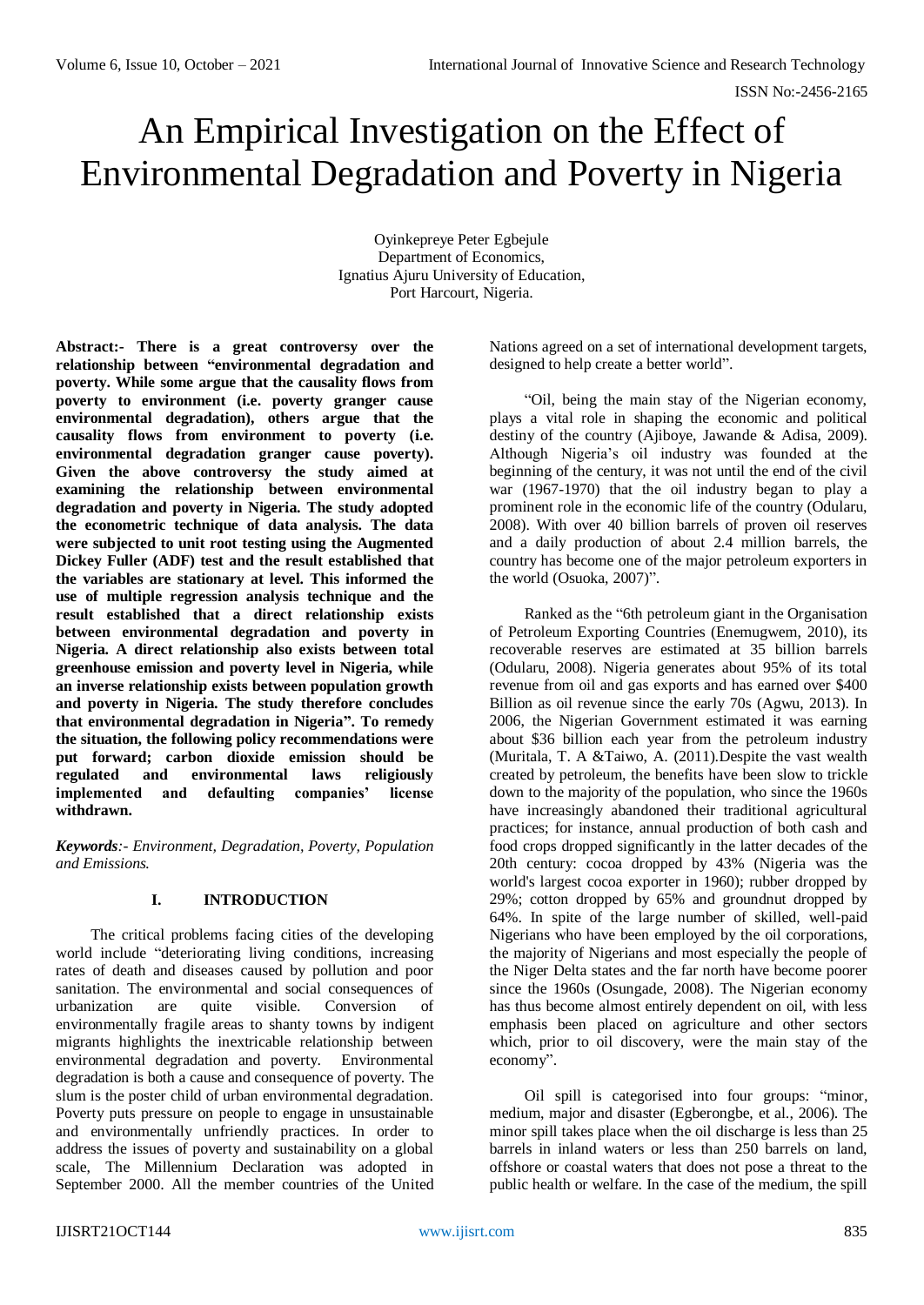must be 250 barrels or less in the inland water or 250 to 2,500 barrels on land, offshore and coastal water while for the major spill, the discharge to the inland waters is in excess of 250 barrels on land, offshore or coastal waters. The "disaster" refers to any uncontrolled well blow out, pipeline rupture or storage tank failure which poses an imminent threat to the public health or welfare".

In Nigeria, "50% of oil spills are due to corrosion; 28% to sabotage; and 21% to oil production. Only 1% is due to engineering drills, inability to effectively control wells, machine failures and inadequate care in loading and unloading oil Vessels. Oil spill incidents have occurred in various parts of the coastal areas. Records between 1986 and 2014 alone indicate that 6,817 oil spills occurred in Nigeria, resulting in the loss of approximately three million barrels of oil (UNDP, 2006). This represents an average of 273 oil spills and 115,000 barrels/year spilled during the aforementioned period. Some major spills are the Escravos spill in 1978 of about 300,000 barrels; SPDC's Forcados Terminal tank in 1978 of about 580,000 barrels; Jesse fire incident in 1998 of about 40,000 barrels".

In "August and December 2008, two major spills disrupted the lives of approximately 69,000 people living in Bodo, a town in Ogoni land in the Niger Delta. Both spills continued for weeks before they were stopped. Estimates suggest that the volume spilled was as large as the Exxon Valdez spill in Alaska 1989. The most publicised spill in Nigeria occurred in 1980 when a total of 37 million litres got spilled as a result of as blow-out at Funiwa 5 offshore station (). According to DPR, between 1976 and 1996, a total of 4,647 incidents resulted in oil spill of approximately 2,369,470 barrels. Of this quantity, an estimated 1.8 million barrels (about 77%) were lost to the environment. Mobil's Idaho blows in January, 1999 resulted in spilling 66 of 40,000 barrels of oil (Abosede, 2010). Similarly, Shell reports that it spilled 7,350 barrels of oil between 1989 and 1994; and a total of 221 spills occurred. The amount of oil spilled in Nigeria has been estimated to be around 260,000 barrels per year for the past 50 years according to a report cited in New York Times (Elendu Reports, 2011). Available data indicates that approximately 6%, 25% and 69% respectively of total oil spills were on land, swamp and offshore environment (Galadima, Garba, Leke, Almustapha and Adam, 2011)".

#### **Statement of the Problem**

Environmental laws and oil multinational companies in Nigeria until recently, "there was no adequate legal and institutional framework by which the problem of environmental degradation could be tackled. The incessant problem of oil spillage, gas flaring and environmental pollution and the resultant destruction of the ecosystem were never given adequate national attention. Nevertheless, there are some latent laws put in place by the Nigerian government to combat the scourge of pollution and related issues. One of these laws is the Petroleum Act of 1969. The Act, among other things, empowers the Commissioner in charge of Petroleum to make regulation on the prevention of pollution of water courses and the atmosphere. The Decree

also required that in accordance with "good oil field practices", the owner of license and lease takes all practical steps to prevent the escape of petroleum into the water ways and cause little damage as possible to the surface conditions (Balino, 2013)".

Given the level of "degradation of the environment, rural poverty situation in Nigeria has been persistently high. The incidence of poverty rose from 15% in 1980 to 35% in the urban areas and 40% in the rural areas in 1990 (Muritala, Taiwo and Taiwo, Abayomi, 2011)) which later rose to 43% in 2000s. Between 2001/2014, respective Gini Coefficients of all households in urban and rural Nigeria were 0.394 and 0.379. Corresponding figures for 1998 were 0.520 and 0.510 indicating worsening poverty situation (Ade, 2012). Nigeria like other African countries has a significant number of her populations categorized as poor. Currently, Nigeria ranks 142nd in HDI index worldwide and ranks 40th among world's poorest countries (World Development Report, 1999). The knowledge that Nigeria is among the world's poorest countries is not sufficient if the situation in the rural area is not revealed. However, intra country analysis shows that the poverty situation in the rural Nigeria is greater than what obtains in the urban area. Statistics confirms this by showing that 59% of urban households and 70% of rural households are poor. In 1980, 28.3% of the rural population was poor including the moderately poor and core poor. By 1985, the figure rose to 51.4%, though the number of poor in the rural area declined to 46.0% in 2002 and later increased to an alarming rate of 69.8% in 2015".

The "Associated Gas Re-injection Act Cap 26 (Laws of the Federation, 1980) was another one. The Act compels oil and gas producing companies in Nigeria to submit preliminary programme for gas reinjection. Generally, the above laws have neither been effective in curbing ecological damage caused by oil pollution and gas flaring nor have they been able to prevent activities deleterious to the environment. These laws tend to under estimate the long term problems of environmental damage. Indeed, the laws deal with only measures to prevent pollution while they are silent on the consequences that should follow when pollution occurs (Muritala, Taiwo and Taiwo, Abayomi,  $2011$ ".

To ensure further reduction of environmental degradation, "a well-articulated policy towards the environment emerged with the enactment of the Harmful Waste (Special Criminal Provision, etc), Decree No. 42 of November, 1988. The Decree prohibits the purchase, sale, importation, transit, transportation and storage of harmful waste in the country. This Decree prescribes life imprisonment for those who contravene its provisions. This legal section was followed a month later by Decree No. 58 of 1988, establishing the Federal Environmental Protection Agency (FEPA). FEPA was charged with the stringent responsibility of protection and development of the environment in general (Massimo, 2014). The FEPA Decree as amended by Decree No. 59 of 1992 accorded the Agency virtually unlimited powers and functions for the protection of the Nigerian environment. The emphatic provisions in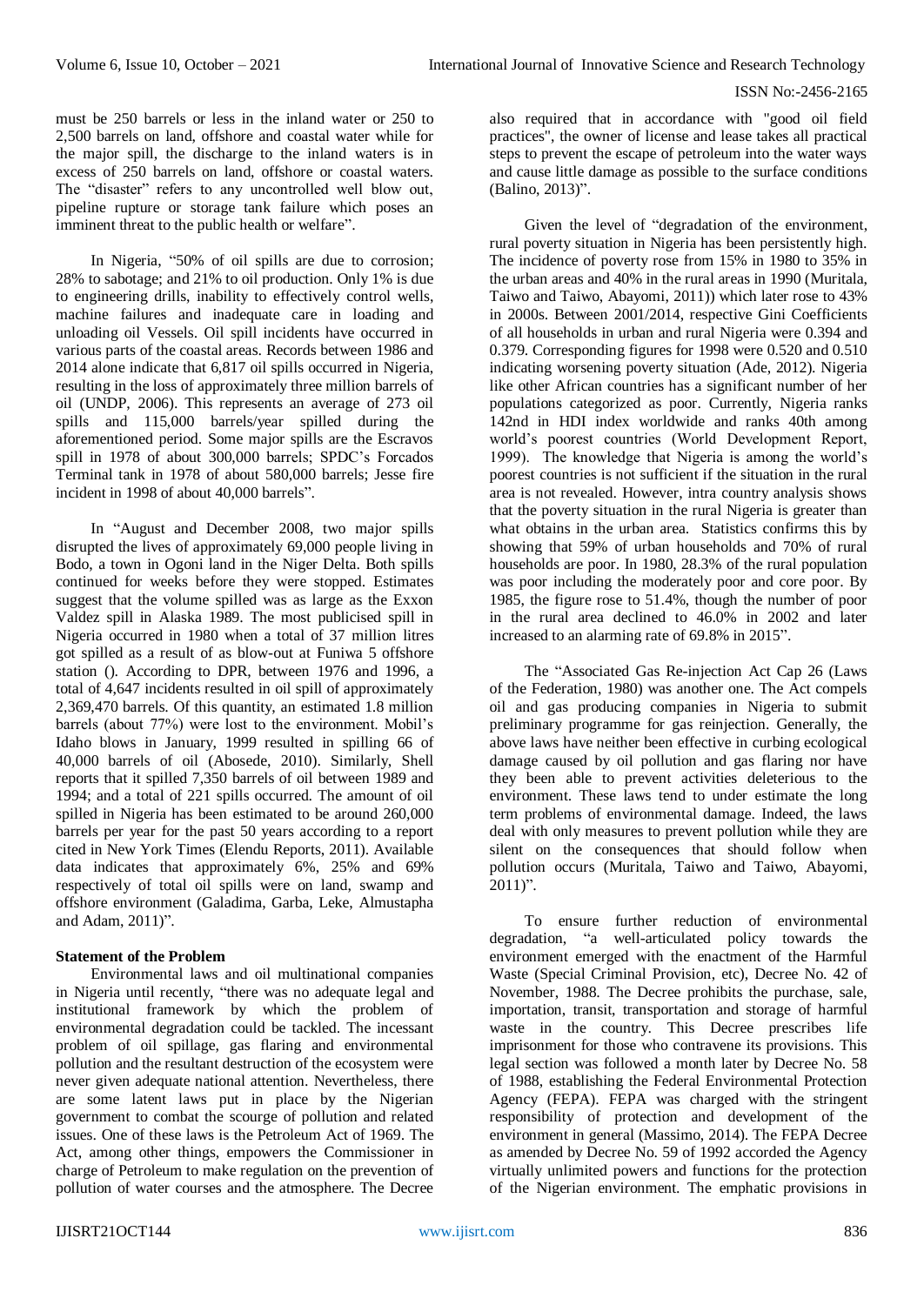Sections 4 and 5, dealing with functions and responsibilities of the Agency are un-mistaken. It was in the realization of its mandate that FEPA has issued about eight Guidelines and Regulations dealing with different aspects of the Nigerian environment".

In "May, 1999, the Federal Ministry of Environment was established and FEPA was absorbed into it. The decision to create a full -fledged ministry of environment was informed by the need to bring together all activities within the government machinery that are related to environmental and sustainable development to give environmental matters top priority attention. The new ministry guided by a policy thrust predicated upon Environmental Renewal and Development Initiative (ERDI) was to take full inventory of the nation's resources, assess the level of environmental damage and design and implement restoration measures".

Despite the above "well -articulated strategies by the government to reduce the degradation of the environment to enhance economic growth, the FEPA Decree which is the boldest and most comprehensive attempt at giving legal teeth to the protection and sustainable development of the Nigerian environment has not faired very well due to an initial baseline ecological audit of the oil-bearing enclave of the Niger Delta without which, it is impossible to monitor the impact of oil and gas exploration and production over time that failed woefully (Ogbonnaya, 2011). It is also worth noting that despite the enormous powers conferred on FEPA, it has not been able to apply legal sanctions on any defaulting oil firms in Nigeria".

There is a rapidly growing literature on the linkage between "poverty and the environment, yet there is relatively little empirical work linking the variables together in a consistent manner. Leach and Mearns (2012) and Reardon and Vosti (2055) provide two examples of quite wide conceptual frameworks. These authors focus particularly on how local level resource use is influenced by conditioning factors (Reardon and Vosti) or structuring processes (Leach and Mearns). In contrast to such wide frameworks, formal economic models typically focus on the unilateral links from poverty-induced high discount rates or short time horizons to overuse of environmental resources, possibly also with a feedback from a deteriorating resource base to lower income in the future. Again there is no general consensus in the literature as regard the direction of causality between poverty and environment. Mark (2016) stated that the causality flows from poverty to environment, while Blanchard (2017) opined that the direction of flow is environment to poverty. Against the above background, and given the inconsistencies in the literature the study is set to empirically examine if environmental degradation is responsible for the wide-spread of poverty in Nigeria".

## **Aim and Objectives of the Study**

The aim of the study is to examine the relationship between environmental degradation and poverty in Nigeria. The specific objectives are to;

- a. Investigate the impact of total green-house emission on poverty in Nigeria.
- b. Examine the effect of carbon dioxide emission on poverty in Nigeria.
- c. Determine the impact of industrial sector emission on poverty in Nigerian.

#### **Research Hypotheses**

- a. The higher the carbon dioxide emission, the higher the poverty level in Nigeria.
- b. The higher the industrial sector emission, the higher the poverty level in Nigeria.
- c. The higher the total green-house emission, the lower the poverty level in Nigeria.

# **II. THEORETICAL LITERATURE REVIEW**

#### **Absolute Poverty Theory**

Absolute Poverty, conceptualized in absolute terms, refers "to a state in which an individual or society lacks the necessary resources for subsistence. Obioha (2011) argued that a condition of life where there is malnutrition, illiteracy, diseases, squalid surroundings, high infant mortality, and low life expectancy as to be beneath and reasonable deficiency of human decency is absolute poverty. These mark most African societies, both urban and rural, although what obtains in the rural areas is generally higher in indices. African rural societies especially live in near total deprivation of certain basic necessities of life, including food. There are insights into what poverty situation in dominant agricultural economy are (Ajaka 2016). Their studies revealed that the poor in the agrarian economy live in communities served by bad roads, inadequate water supply, and education and electricity services and have small farm hold and mainly grow food crops for their own consumption. These are lacking in the lives of most African individuals and communities, which translate to a state of absolute poverty. This is so because it involves a judgment of basic human needs and is measured in terms of the resources required to maintain health and physical efficiency. The assumption also is that there are minimum basic needs for all people in all societies".

# **Relative Poverty**

Quite different from "absolute poverty, relative poverty is on the contrary measured in terms of judgments by members of a particular society of what is considered as reasonable and acceptable standard of living and style of life according to the conditions of the day (Fields, 1988). Individuals in African societies can then be seen as poor when their resources are so seriously below the average, when compared with that of other members of the society. This becomes clearer and obvious when one looks at the poverty situation in urban and rural societies in Africa. The conclusion drawn most often is that rural Africa is relatively poor, or there is relative poverty in rural areas of Africa. It is important to note that anthropologists favour relative definition and conceptualization of poverty because of the methodological bias towards comparison, which is one of the main cruxes of anthropological studies".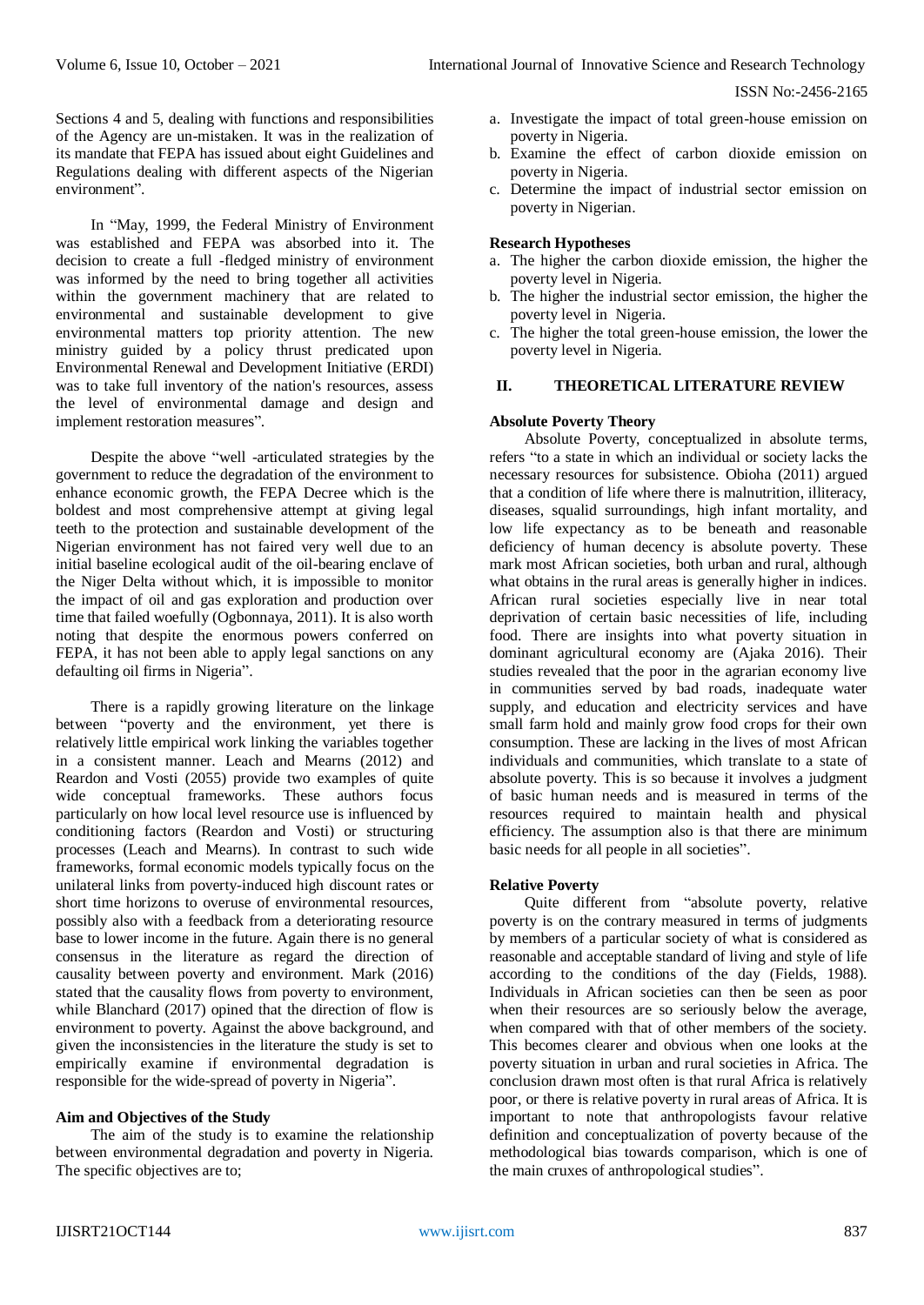## **Structural Poverty**

"Structural poverty is a long-term poverty of individuals due to their personal and social circumstances, while conjectural poverty is temporary poverty into which ordinary self- sufficient people are thrown by crisis or particular circumstances (Iniaghe, Iniaghe and Godswill, 2013). African societies and members suffer from both structural and conjectural poverty. Structural in the sense that the poverty situation tends to be projected to last for a long time, taking into consideration the debt burden imposed on the society by their rulers and government. The debt overhang is excruciating and seems unending in a short time. Poverty in African societies in this regard is selfinflicted and sustained. On the other hand, African societies could also be seen as suffering from conjectural poverty. This assertion makes sense if one assumes that African societies have been well off before colonialism, and have been dragged into poverty because of their relationship with western societies. This could be the case because African societies were self-sufficient within their own standard before westernization. The introduction of various colonial policies in the last century and lately the globalization phenomenon stretches African societies into somewhat temporary situation that could be described as poverty, pending when the societies realize their condition, perhaps in the long run. From the foregoing description, rural poverty is a multivariate phenomenon in African societies in which economic and non-economic dimensions and a number of other socio- economic variables are relevant to its identification. The rural poor in Africa form an economically and socially heterogeneous group characterized by landlessness, tenancy, sharecropping, small peasant land holding, landless labourers, artisans' fishermen, hunters, women and other vulnerable groups (Ogbonnaya, 2011).These characteristics make struggle to survive the more central issue to the life of the rural poor in Africa (Dixon, 1993)".

## **III. EMPIRICAL LITERATURE REVIEW**

Numerous studies have been conducted to investigate the relationship between environmental degradation and poverty in Nigeria and economic growth.

Muritala, Taiwo and Abayomi (2011) study attempts to empirically examine "the trends as well as effects of poverty and environmental degradation in Nigeria over the last decades (1970-2008) using econometrics model with Ordinary Least Square (OLS) technique. The paper test for presence of stationary between the variables using Durbin Watson unit root test. The result reveals absence of serial correlation and that all variables incorporated in the model were non-stationary at their levels. In an attempt to establish long-run relationship between poverty and environmental degradation, the result reveals that the variables are co integrated at 5% and 10% critical level. The findings show that there that there is a positive relationship between real poverty and environmental degradation. It could therefore be recommended that government should promote environment+ free, high level degradation to reduce poverty in Nigeria".

Iniaghe, Iniaghe, and Godswill (2013), regarded the "Niger delta region as the reservoir of oil and gas for exploitation and exploration. Discovered over five decades ago, oil became and has remained the backbone of the Nigerian economy, accounting for over 90% of the country's foreign exchange revenue. Today, however, despite the enormous resources that are abound in the region; the large revenues accrued from the region have barely touched the Niger Delta region: the region is marked with deprivation, underdevelopment and unemployment, with majority of its people living in poverty. Similarly, the environment is heavily defaced as a result of crude oil spillages during exploitation and transportation and oil leakages from obsolete pipelines with delayed remediation processes. The development of the area has remained a major challenge for the Nigerian State, with local communities expressing their dissatisfaction with Government efforts. Similarly, exploration activities, which have largely been unsustainable, have resulted in deterioration of the region; with marked effects on land degradation, water pollution and loss of mangrove via oil spillages. These effects have subsequently created restiveness among the youths and crisis between the youths of the region and the Nigerian Government. Establishment of spill centres along coastlines, undertaking actions to minimise risk of oil spills, elimination of gas flaring and more importantly, supervision of the conduct of oil companies licensed to explore oil in the region, implementation of development programmes, provision of infrastructure and basic amenities, among others have been noted to bring about sustainable development and stability in the region".

Ogbonnaya (2011) asserts that "there is no ecological zone which has been so degraded and laid waste than the Niger Delta region of Nigeria. The bounties of nature bestowed on this geographical area have gradually been turned into its instruments of poverty and squalor. The coastal area, mainly the Niger Delta from which much of Nigeria's petroleum is produced is composed of many ecosystems of great economic and social importance, yet the area remains grossly underdeveloped and the people improvised. Studies have shown that the oil producing companies contribute to the degradation of the environment which in turn exacerbates poverty and underdevelopment despite abundant body of environmental laws against such practices. This paper seeks to examine the nature of oil industry - induced environmental crisis and its attendant socio- economic consequences in the Niger Delta. The paper argues that due to the lackadaisical attitude of government towards the enforcement of environmental laws, oil firms have taken undue advantage to perpetuate sub- standard environmental practices. It concludes that there is the need to reassert the enforcement of environmental laws in Nigeria in order to curb the excesses of the oil firms and reduce underdevelopment in the Niger Delta".

Nwagbara Ucharia, Abia, Uyang and Ejeje (2012) study is a "contribution to the on-going debate on the topical issues of poverty, environmental degradation and sustainable development by highlighting the divergent views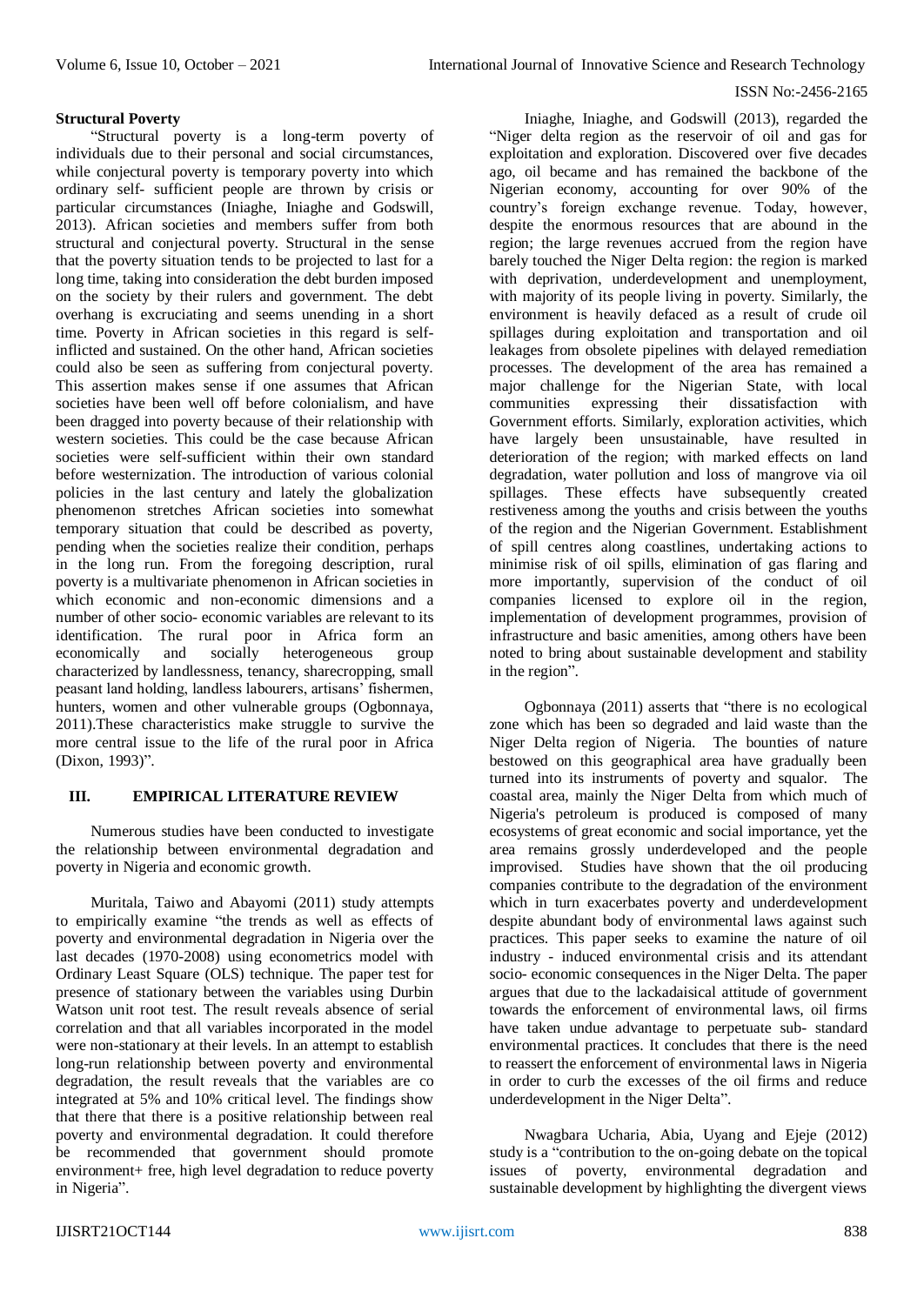and attempting an explanation of the diversity. Poring through the literature, the authors observed that there are three discernable debaters on the trajectory between poverty, environmental degradation and sustainable development namely: those who argue that the poor (the South) is the major cause of environmental degradation as a result of high population and increased pressure on environmental resources; those who contend that the high consumption propensity of the rich (the North) is the main factor in environmental degradation; and, those who argue that both the rich and the poor, in varying capacities, contribute to the unsustainability of the environment".

Dang (2013**)** observed that "there are many socioeconomic and environmental challenges associated with living in our environment today. However, successive Nigerian administrations from the colonial era paid little attention to environmental issues. This paper examined the effects of environmental degradation and the risk or threat it poses to sustainable economic development in Nigeria. The paper adopted the theoretical approach in the evaluation of the effects of environmental degradation on Nigeria and its implication for sustainable economic development. The paper posited that a high number of cases of diseases such as cancer, tuberculosis, viral diseases etc. are consequences of environmental pollution which poses great challenge to sustainable economic development among others. Cases of floods, erosions and drastic drop in agricultural output as a result of environmental degradation were also identified. The paper therefore submitted that since our national development policy objective is to achieve rapid economic growth and improvement in individual welfare on a sustainable basis a range of enabling policies, economic instruments and incentives are required to propel this development process in the desired direction".

Oduwaye and Lawanson (2012) examine "the environmental problems confronting the Lagos Metropolis. The problems are both natural and man-made and can be grouped into physical, sociological and management. After describing the phenomena of poverty and environmental degradation, the paper examines the nature of prevalent environmental problems in the Lagos Metropolis and the causes and consequences. It was discovered that the urban poor play a major part in causing these problems. They are also particularly vulnerable to the consequences of problems. Lagos metropolis is quite far from achieving any of the targets of the Millennium Development Goals. The paper concludes by advancing good urban governance as a

strategy for achieving a sustainable Lagos Mega-city and meeting the targets for the MDG's".

## **IV. MODEL SPECIFICATION**

## **Analytical Framework**

This present research is anchored on the research study carried out by Onwumere, Ibe and Okpara (2012) to investigate the impact of environmental degradation on poverty in Nigeria from 1980-2016. The data used are those of;

 $POV = Powerty$  rate

POP= Population rate

GTX= government expenditure

In adopting the above model, we re-specified the model which helped to shape the present study. Thus, the functional relationship in this present study replicates the above model but with major scope and methodological differences and thus is represented as; *POV =f (POP, Co2, TGE, IDE)*

(1) Where:  $POV = Powerty$  rate POP= Population rate  $Co<sub>2</sub> = Carbon dioxide emission$ TGE = Total green-house emission  $IDE = Industrial sector emission$ Accordingly, the econometric form of the model is stated as:  $\mathrm{POV}_{\mathrm{T}}\!\!=\left\lceil \beta\right\rceil_0+\beta\left\lceil_1\mathrm{POP}_\mathrm{t}+\beta\right\rceil_2\mathrm{CO}_2+\beta\left\lceil_3\mathrm{TGE}_\mathrm{t}+\beta\right\rceil_4\mathrm{IDE}_\mathrm{t}+ \nonumber$  $\mu_{t}$  (2) Where POV = Poverty rate at time't' POP= Population rate at time't'  $Co<sub>2</sub> = Carbon dioxide emission at time't'$ TGE= Total green-house emission at time't'  $IDE = Industrial sector emission at time 't'$  $\beta_0^{}$  = Constant term.

 $\beta_1$ ,  $\beta_2$ ,  $\beta_3$ ,  $\beta_4$  = Parameters to be estimated

## **V. DATA PRESENTATION, ANALYSIS, AND DISCUSSION OF RESULTS**

**Diagnostic Tests (a) Correlation Matrix Test** 

|                 |             |                 | Tuble 1.2. Correlation matrix rest, 1700 2010 |             |             |
|-----------------|-------------|-----------------|-----------------------------------------------|-------------|-------------|
|                 | POV         | CO <sub>2</sub> | POP                                           | TGE         | <b>IDE</b>  |
| <b>POV</b>      | .000000     | 0.074169        | $-0.015469$                                   | $-0.021885$ | $-0.011215$ |
| $\mathrm{C0}_2$ | 0.074169    | .000000         | $-0.096408$                                   | $-0.264915$ | 0.046540    |
| <b>POP</b>      | $-0.015469$ | $-0.096408$     | 1.000000                                      | 0.357279    | $-0.090469$ |
| TGE             | $-0.021885$ | $-0.264915$     | 0.357279                                      | .000000     | $-0.164730$ |
| IDE             | $-0.011215$ | 0.046540        | $-0.090469$                                   | $-0.164730$ | 1.000000    |

**Table 4.2: Correlation Matrix Test, 1980 -2016**

*Source*: *Author's computation(E.View9.0)*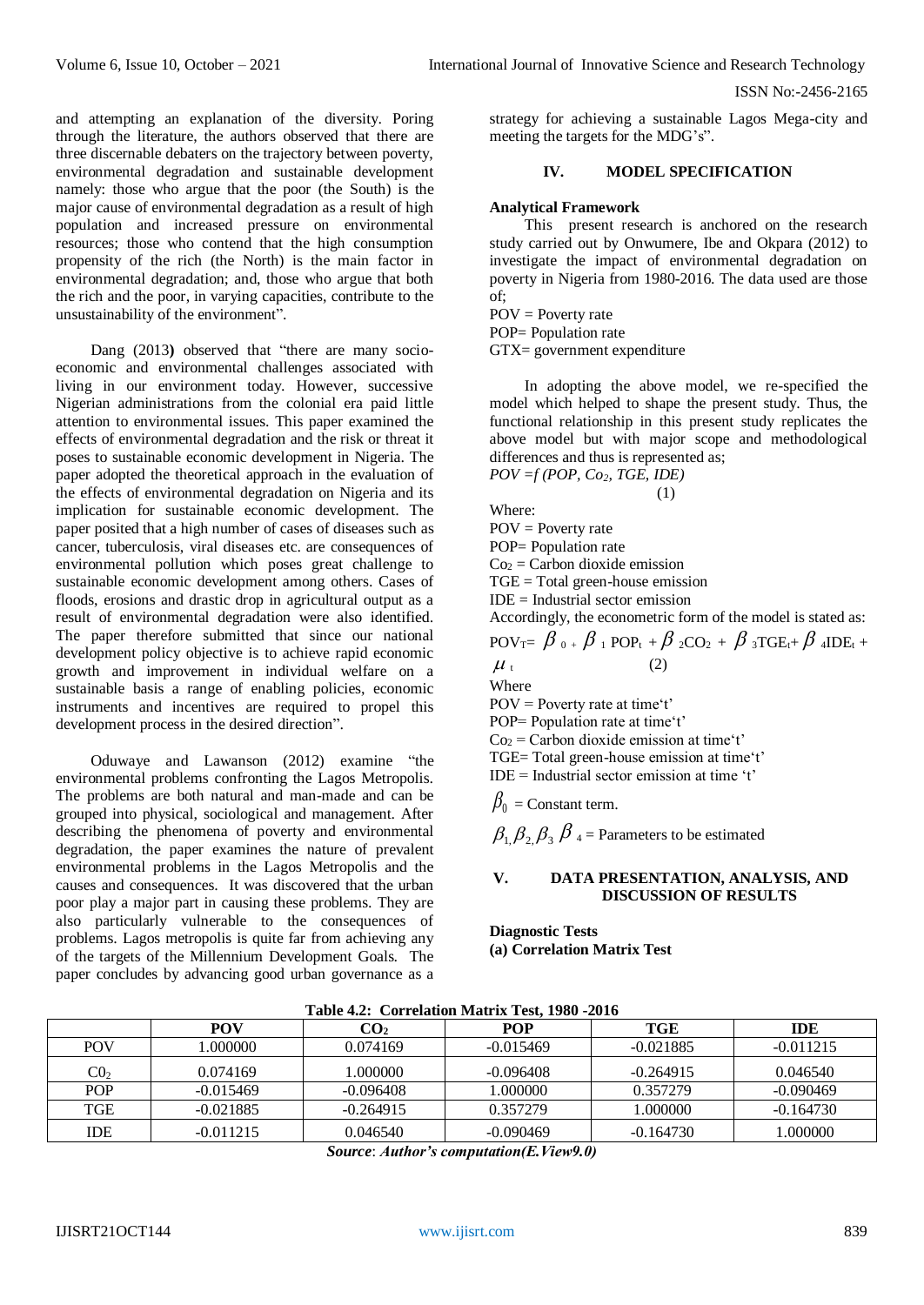"The correlation between  $CO<sub>2</sub>$  and poverty variable exhibited a strong positive relationship of about 0.074169 or 74percent and it is not in line with economic theory since an increase in C02 leads to more damages to the environment thereby causing poverty in Nigeria. The correlation between population and poverty is negatively weak and stood at about -0.015469 or 15 percent. This is not in line with economic theory and a-priori expectations. As population increases, poverty decreases in Nigeria.The correlation matrix between total green-house effect and poverty indicates that there is a weak negative correlation of about - 0.021885 or 21percent in absolute term. The relationship is in not line with economic theory since total green-house emission and poverty has positive relationship from a-priori expectation.The correlation matrix between industrial sector emission and poverty indicates that there is a weak negative correlation of about -0.011215 or 11 percent in absolute term. The relationship is not in line with economic theory since industrial sector emission and poverty has positive relationship from a-priori expectation.The results in terms of correlation show that there is absence of multicolliniarity since entire variables were less than 0.80 in their values".

| Tuble not belocitibute beambach repute |                 |            |          |            |
|----------------------------------------|-----------------|------------|----------|------------|
|                                        | CO <sub>2</sub> | <b>POP</b> | TGE      | <b>IDE</b> |
| Mean                                   | 5.444118        | 11.65706   | 16.18147 | 40.75059   |
| Median                                 | 1.335000        | 7.210000   | 13.64000 | 27.15500   |
| Maximum                                | 100.0000        | 88.79000   | 173.9500 | 96.90000   |
| Minimum                                | 0.400000        | 0.380000   | 0.180000 | 11.91000   |
| Std. Dev.                              | 16.89994        | 15.78882   | 29.01141 | 29.23707   |
| <b>Skewness</b>                        | 2.374324        | 3.726484   | 2.905356 | 1.838722   |
| Kurtosis                               | 2.459980        | 2.341638   | 1.32843  | 2.138918   |
| Jarque-Bera                            | 2.034821        | 2.583541   | 3.748459 | 5.402676   |
| Probability                            | 0.387652        | 0.7289503  | 0.093846 | 0.067116   |
| Sum                                    | 13.51387        | 23.53400   | 59.01734 | 34,82520   |
| Sum Sq. Dev.                           | 9425.062        | 8226.466   | 27774.83 | 28208.60   |
| <b>Observations</b>                    | 34              | 34         | 34       | 34         |

# **Table 4.3: Descriptive Statistics Result**

*Source: Author's computation (E-View 9.0)*

A "critical look at Table 4.3 shows that the mean values for all the variables are 5.444118 percentfor $CO<sub>2</sub>$ , 11.65706 percent for population, 16.18147percent for total green-house and 40.75059 percent for industrial sector emission for between 1980 to 2016. The median values for all the variables are 1.3350000percent forCO2, 7.210000percent for population, 13.640000 percent for total green-house and 27.15500 percent for industrial sector emission between 1980 to 2016 respectively. The median is known as a measure of the centre of distribution

and very less sensitive to outliers than the mean.The maximum values for all the variables are 100.0000 percent for $CO<sub>2</sub>$ , 88.79000 percent for population, 173.9500 per cent for total green-house and 96.90000 percent for industrial sector emission between 1980 to 2016 respectively. The standard deviation shows the level of volatility in the variables. It displays the rate at which each variable deviates from the mean value. Industrial sector emission is the most volatile at 29.23707 while population rate with the value of 15.78882 is the less volatile".

# **Table 4.4: Unit Root Test Result (ADF)**

|                  |                 |                                       |               | <b>Augmented -Dickey Fuller Test</b>                    |                                                      |               |                         |
|------------------|-----------------|---------------------------------------|---------------|---------------------------------------------------------|------------------------------------------------------|---------------|-------------------------|
| <b>Variables</b> |                 | <b>Levels</b>                         |               | <b>First difference</b>                                 |                                                      |               | Order of<br>integration |
|                  | <b>ADF Stat</b> | <b>Test critical</b><br>value $(5\%)$ | <b>Remark</b> | <b>ADF Stat</b><br>-5.967750                            | <b>Test critical</b><br>value $(5\%)$<br>$-3.540328$ | <b>Remark</b> |                         |
| <b>POV</b>       | $-9.792460$     | $-3.544284$                           |               | $-3.965373$                                             | $-3.690814$                                          |               | 1(0)                    |
| CO <sub>2</sub>  | -7.075842       | $-3.673616$                           |               | $-3.965373$                                             | $-3.690814$                                          | S             | 1(0)                    |
| <b>IDE</b>       | $-8.191575$     | $-3.759743$                           |               | $-2.438640$                                             | $-3.828975$                                          | S             | 1(0)                    |
| <b>POP</b>       | $-5.439616$     | $-3.595026$                           |               | $-4.042714$                                             | $-3.557759$                                          | S             | 1(0)                    |
| TGE              | $-5.314070$     | $-3.557759$                           |               | $-9.759024$                                             | $-3.568379$                                          | S             | 1(0)                    |
|                  |                 |                                       |               | Material ADD (and Contractor 474) and the Material 470) |                                                      |               |                         |

Note: the ADF tests for  $H_0Xt$  as 1(1) against  $H_1Xt$  as 1(0)

*Source*: Authors' computation (E.view 9.0) **Note: (1) NS = Non – stationary**

**(2) S = Stationary**

From Table 4.4 above, "the variables were integrated of the same order 1(0), using the ADF test to determine the time series properties of the model. It was ascertained that the ADF test statistics is greater than 5 percent critical value. All the variables were stationary at levels and even stationary at their first differences. All the variables in the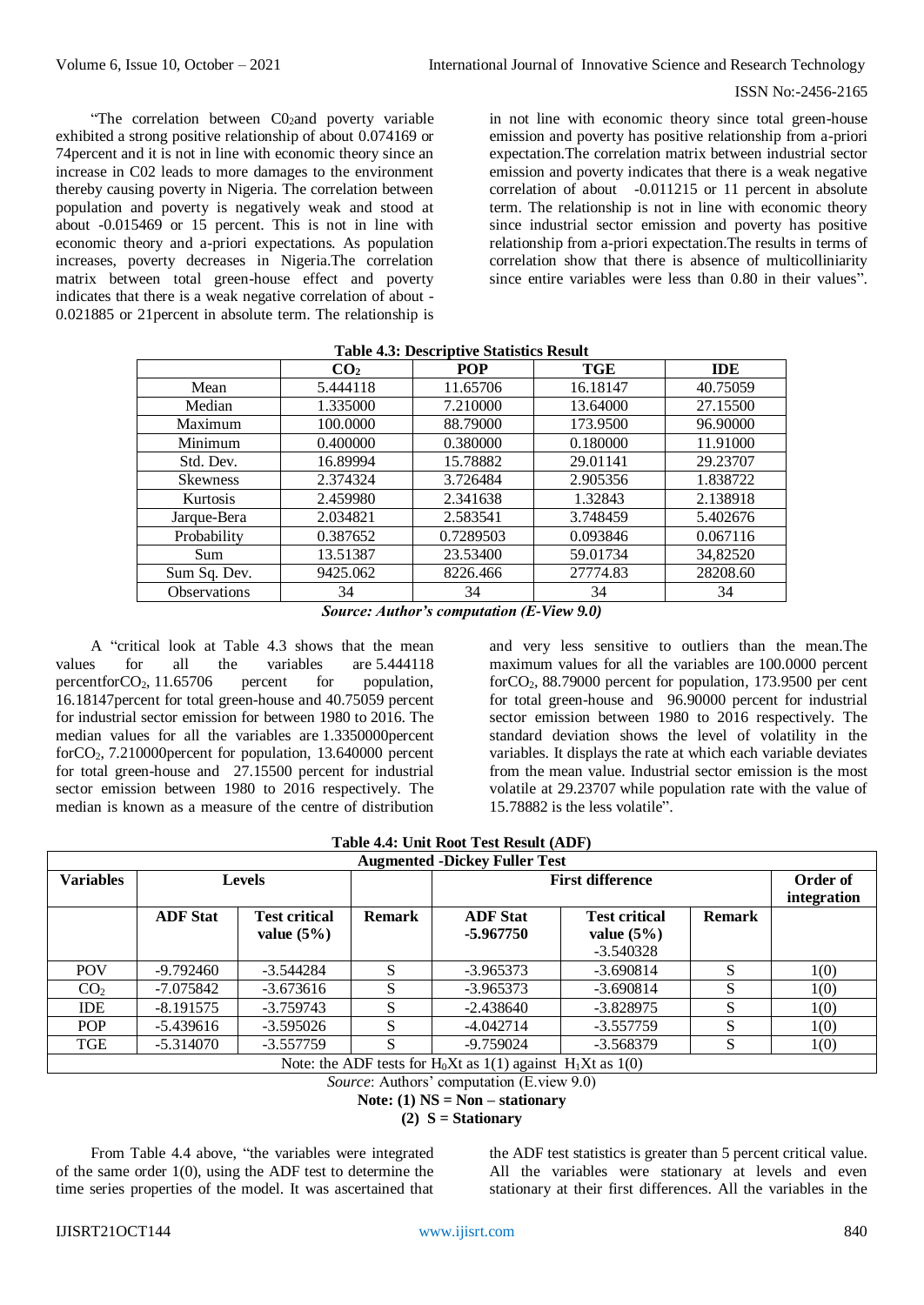model are homogeneous of order 1(0) thereby fostering the problem of spurious regression associated with time series

data. In order words, the variables could be co-integrated".

|                  |                 |                                                                    |               | <b>P-P Test</b> |                         |               |             |
|------------------|-----------------|--------------------------------------------------------------------|---------------|-----------------|-------------------------|---------------|-------------|
| <b>Variables</b> |                 | <b>Levels</b>                                                      |               |                 | <b>First difference</b> |               | Order of    |
|                  |                 |                                                                    |               |                 |                         |               | integration |
|                  | <b>P-P Stat</b> | <b>Test critical</b>                                               | <b>Remark</b> | <b>P-P Stat</b> | <b>Test critical</b>    | <b>Remark</b> |             |
|                  |                 | value $(5\%)$                                                      |               |                 | value $(5\%)$           |               |             |
| Pov              | -5.968092       | $-3.540328$                                                        |               | $-35.35006$     | $-3.544284$             |               | 1(0)        |
| CO <sub>2</sub>  | $-5.606303$     | $-3.548490$                                                        |               | $-5.606303$     | $-3.548490$             | S             | 1(0)        |
| <b>IDE</b>       | $-5.751858$     | $-3.557759$                                                        |               | $-17.51246$     | $-3.574244$             | S             | 1(0)        |
| <b>POP</b>       | $-5.914582$     | $-3.548490$                                                        | S             | $-4.166563$     | $-3.557759$             | S             | 1(0)        |
| TGE              | $-5.311927$     | $-3.557759$                                                        | S             | $-33.04626$     | $-3.568379$             | S             | 1(0)        |
|                  |                 | <b>MEA AT A THAT A PET WAS THE SECOND FOR A TELEVALUATE A 4700</b> |               |                 |                         |               |             |

| Table 4.5 Unit Root Test Result (P-P) |  |
|---------------------------------------|--|
|---------------------------------------|--|

**Note: the PP tests for H0Xt as 1(1) against H1Xt as 1(0)**

*Source***: Authors' computation (E-view 9.0)**

**Note: (1) NS = Non – stationary**

**(2) S = Stationary**

From "Table 4.5, the P-P test unit root procedure is used to confirm the presence or absence of unit root in the model. This was carried out to determine the time series properties of the model. The results indicate that the P-P statistics is greater than the 5 percent test critical values. The variables from the estimated result were integrated of the same order 1(0). The variables in the model were became

stationary at levels and even stationary at their first differences and are therefore homogeneous of order 1(0). This helped in eliminating the problem of spurious regression often associated with time series data. In order words, the variables could be co-integrated. To ascertain this, we apply the Johansen Co-integration procedure".

| Variable           | Coefficient | Std. Error            | t-Statistic        | Prob.    |
|--------------------|-------------|-----------------------|--------------------|----------|
|                    |             |                       |                    |          |
| C                  | -3.389339   | 1.062703              | $-3.189356$        | 0.0032   |
| LOG(CO2)           | 0.021148    | 0.164391              | 2.128645           | 0.0084   |
| LOG(IDE)           | $-0.071295$ | 0.131389              | $-0.542628$        | 0.5911   |
| LOG(POP)           | 1.050893    | 0.271097              | 3.876450           | 0.0005   |
| LOG(TGE)           | 0.345412    | 0.104891              | 3.293059           | 0.0024   |
|                    |             |                       |                    |          |
| R-squared          | 0.762014    |                       | Mean dependent var | 0.594642 |
| Adjusted R-squared | 0.594766    | S.D. dependent var    |                    | 1.230707 |
| S.E. of regression | 0.957450    | Akaike info criterion |                    | 2.876003 |
| Sum squared resid  | 29.33477    | Schwarz criterion     |                    | 3.093694 |
| Log likelihood     | $-48.20605$ | Hannan-Quinn criter.  |                    | 2.952749 |
| F-statistic        | 6.870285    | Durbin-Watson stat    |                    | 2.239071 |
| Prob(F-statistic)  | 0.000413    |                       |                    |          |
|                    |             |                       |                    |          |

| <b>Source: Author Computation (E-View 9.0)</b> |  |  |  |  |  |
|------------------------------------------------|--|--|--|--|--|
|------------------------------------------------|--|--|--|--|--|

The "adjusted  $R^2$  value is 0.594766. The systematic variation in the dependent variable is about 60 percent and it is explained by the independent variables. The remaining 40percent are captured by the error term.The log of carbon dioxide emission ( $CO<sub>2</sub>$ ) coefficient is 0.02, which implies a positive and significant relationship exist between carbon dioxide and poverty in Nigeria. A percentage increase in  $CO<sub>2</sub>$  will result to 0.02 percent increase in poverty level. This is line with apriori expectation. Given the above result the null hypothesis is rejected and the alternative retained giving the probability value of 0.0084. The reason of this may be that the inhaling of carbon dioxide from the atmosphere causes cardiac diseases, which affect negatively the health

of the people. This health problem affects negatively the productivity of the people thereby giving rise to poverty.The coefficient of industrial sector emission IDE is -0.071 is negative but not significant giving its probability value of 0.8911.Thus, the null hypothesis is retained and the alternative hypothesis rejected.The coefficient of population (pop) is 1.05 and it is statistically significant confirming the theoretical expectation. This implies a positive and significant relationship exist between population and poverty in Nigeria. This implies that a percentage increase in population all things being equal will result in 1.05 per cent increase in poverty level in Nigeria. The implication is that an increase in population all things being equal implies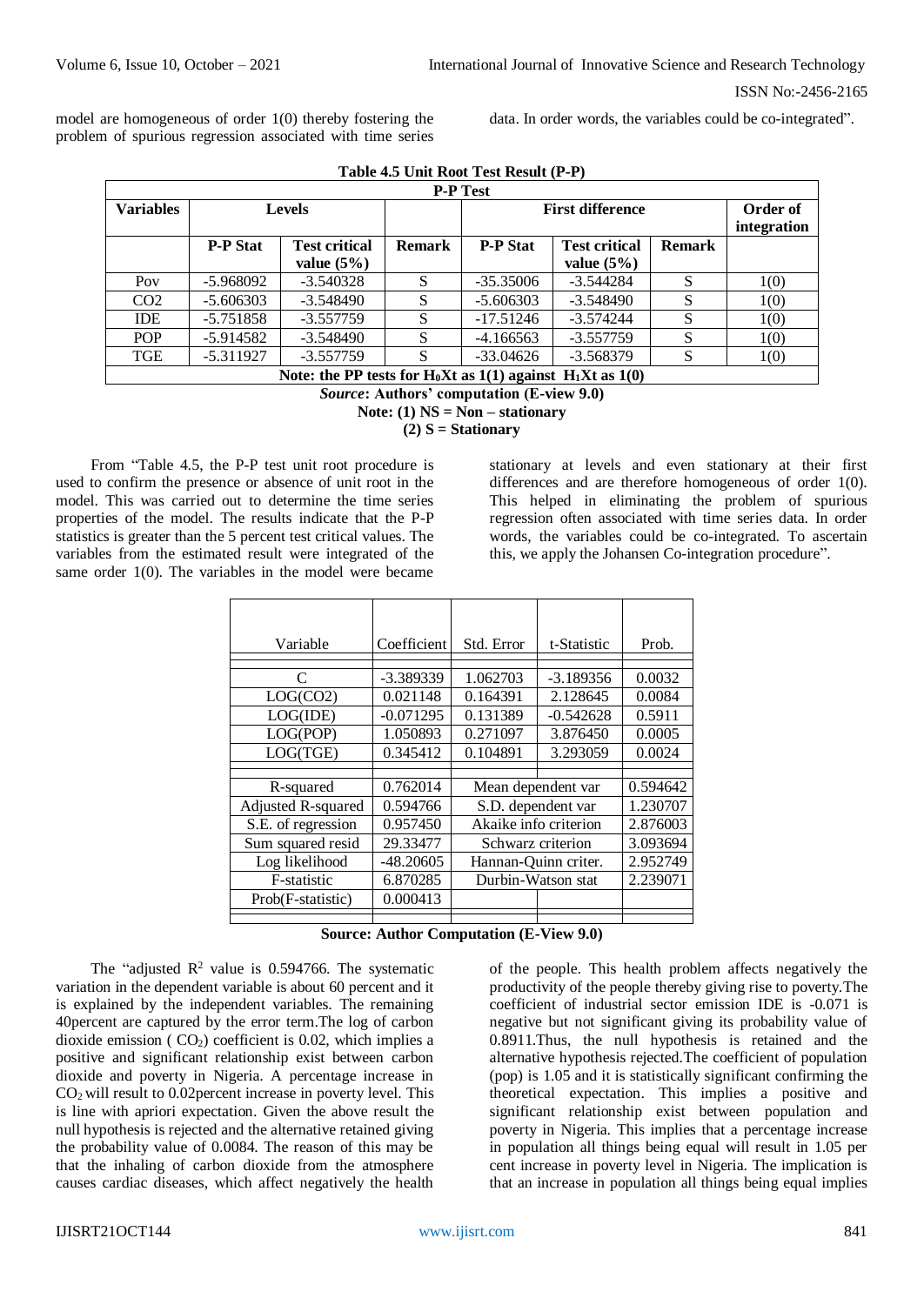more mouth to feed and this will affect the rate of savings in the economy. This will in turn affect the level of productivity adversely and by extension increase the level of poverty in the country. The coefficient of total green house emission (TGE) is 0.35 and statistically significant giving the probability value of 0.002. This shows that a direct relationship exist between TGE emission and poverty in Nigeria. A percentage increase in total green house emission will result in 0.35 percent increase in poverty level in Nigeria all things being equal. This may be because the green house emission affects the soil fertility and by extension its productivity which in turn affect the poverty level in the country".

## **Structural Stability of the Model**

The model from the CUSUM and CUSUM Sum of Square indicates that the model is structurally stable over the periods of the investigation as can be seen below**:** 





#### **VI. CONCLUSION**

The study employed "the ordinary least square (OLS) estimation techniques to examine the effect of environmental degradation and poverty using data from 1980 to 2016. The empirical analysis from the model indicated that only POP and TGE variables are key environmental factors while  $CO<sub>2</sub>$  and IDE were not significant explanatory factors impacting on the poverty in Nigeria. The result shows that these variables could significantly bring about improvement in Nigeria in the long-run given the result. Again, there is stability in model using the CUSUM and CUSUM of Square test for structural stability. The outcome from the model is amenable for policy formulation and implementation in the period of the review".

## **RECOMMENDATIONS FOR POLICY**

In the light of the empirical evidence, the following recommendations for policy consideration and formulation are given;

- a) Carbon dioxide emission should be controlled by the regulatory agency responsible for its control since it is inimical to health and consequently surges poverty.
- b) Considering that result indicated a positive relationship between Total green-house effects as increasing poverty, responsible government agencies should step up actions and policies to reduce it emissions.
- c) Nigeria has high industrial emissions and putting relevant laws to control it will save the environment and hence reduce poverty.
- **d)** Overall, population law aimed at controlling it and monitoring mechanism to ensure no family gives birth to more than four children should be enshrined in the laws of the land. Penalty and higher taxes should be levied on those who default the order.

## **REFERENCES**

- [1]. [Abul, Q., Al-Amin](http://ascidatabase.com/author.php?author=Abul%20Quasem%20Al-&last=Amin)**,** [F. A.](http://ascidatabase.com/author.php?author=Ferdous&last=Ahmed)**,** [Gazi, M. A.](http://ascidatabase.com/author.php?author=Gazi%20Mahabubul&last=Alam) **and**  [Mohammad, N. A.](http://ascidatabase.com/author.php?author=Mohammad%20Nurul&last=Azam) (2015).How do Environmental Changes Challenge the Sustainable Development of Asia? *Asian Journal of Earth Sciences* Volume 8 (1): 1-14.
- [2]. Acho, C. (1998). Human interface and environmental instability: Addressing the environmental consequences of rapid urban growth in Bamenda Cameroun Environment and Urbanisation. *Environment and urbanization* 10 (2) 161 – 174.
- [3]. Adediran, O. A. (2012). An Assessment of Human Development Index & Millennium Development Goals: Poverty level as an evidence of unemployment in Nigeria. *International Journal of Politics and Economics* (*IJOPEC*) 4 (3) 31– 40.
- [4]. Adediran, O. A. (2011). *Human Development & assessment of millennium Development goals* (1990 – 2010). Ovidus University Annals; Economics Science series.XI (I) 34 -45.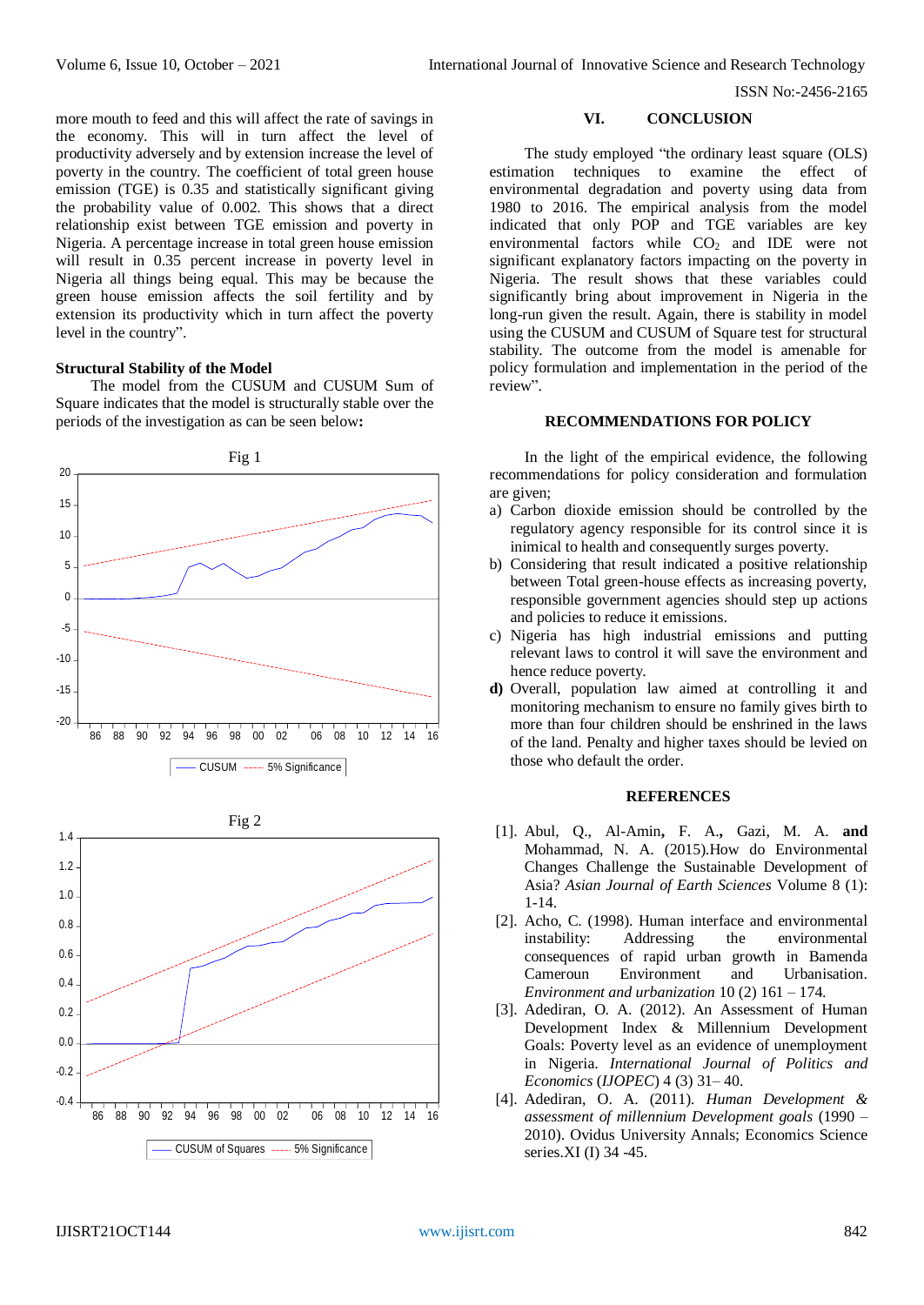- [5]. Ahmed, A. (2011). Urbanisation and the Challenges of development.*Journal of sustainable development in Africa* 13, (7) 210 -235.
- [6]. Ahmed, M., (2010). Economic dimensions of sustainable development, the fight against poverty and educational responses. *Int. Rev. Educ.*, 56: 235-253.
- [7]. Al-Amin, A.Q., Chamhuri, S. and Huda, M.N. (2008).*Globalization, poverty inequality and sustainable livelihood diversification in third world countries: an assessment. In: Linking environment and rural poverty: governance and sustainable development policie*s, Chamhuri, S. (Ed.). Institute for Environment and Development, UKM, Malaysia, pp: 95-106.
- [8]. An OECD framework for effective and efficient environmental policies. Organization for Economic Cooperation and Development (OECD), April 2008, Paris, pp: 3-42.
- [9]. Anga, R.A., and Ogboru, I.(2015).Environmental Degradation And Sustainable Economic Development In Nigeria: A Theoretical Approach. *Research Journal of Economics,* 3(6).
- [10]. Ayres, R.U., (2007). On the practical limits to substitution.*Ecol. Econ.,* 61: 115-128.
- [11]. Bayode, O. J., Emmanuel, A. A. and Sogbon, O. (2011).Environmental implications of oil exploration and exploitation in the coastal region of Ondo state Nigeria: A regional planning appraisal. Journal of Geography and Regional Planning.Vol.4 (3) pp 110 - 121.*Danish International Development Agency (2000).Environmental Performance Reviews*
- [12]. Berg, A. and Ostry, J. (2011). Equality and efficiency. *Finance Dev*., 48: 12-15.
- [13]. Chen, S. and Ravallion, M. (2010). The developing world is poorer than we thought, but no less successful in the fight against poverty. *Q. J. Econ.,* 125: 1577- 1625.
- [14]. Circles of Sustainability: Approaching urban sustainability from its relationship to the social (2012). United Nations Global Compact Cities Program (UNGCCP), RMIT University, Australia.
- [15]. Daly, H.E., (1973). *Towards a Steady State Economy*.Freeman, San Francisco, CA.
- [16]. Dang H. H. (2013). Ending poverty.Organisation for Economic Cooperation and Development.*Development and Cooperation Report* 2013
- [17]. Danilov-Danil'yan, V.I., K.S. Losev and I.E. Rey F., (2009). Sustainable Development and the Limitation of Growth: Future Prospects for World Civilization. Springer Science and Business Media, New York, ISBN: 9783540752509, Pages: 288.
- [18]. Deaton, A., (2008*).* Income, health and well-being around the world: Evidence from the Gallup World Poll. *J. Econ. Perspectives,* 22: 53-72
- [19]. Emmanuel A. A and Alakinde M. K (2006). Nature of Environmental Science. Monograph of department of Urban and Regional Planning. Federal environmental Agency Act (1992) Cap. F. 10. Laws of the federation of Nigeria.*International Union for the Conservation of Nature (IUCN),* 1980.World conservation strategy

living resource conservation for sustainable development.

- [20]. EU Commission, (2005).Summary of the public consultation for the review of the European sustainable development strategy 2001. Commission Staff Working Document, Archive of European Integration.
- [21]. Galbraith, J.K., (2012). *Inequality and instability: A study of the world economy just before the great crisis*. Oxford University Press, Oxford, ISBN: 9780199855650, Pages: 324.
- [22]. Hetzler, Emily, "The Interconnection of Environment and Poverty: Prospects for Sustainable Development" (2012). Undergraduate e honours, 293.
- [23]. Human Development Report (2013). *The rise of the South: Human progress in a diverse world.* United Nations Development Programme (UNDP), New York, USA.
- [24]. Iniaghe, P.O, Iniaghe, P.O. and Godswill, T. (2013).Environmental degradation and sustainable development in Nigeria's Niger Delta region.Global Journal of HUMAN SOCIAL SCIENCE Sociology, Economics & Political Science, 12(11).68-76.
- [25]. Jabareen, Y., (2008). A new conceptual framework for sustainable development*.Environ. Dev. Sustainability,* 10: 179-192.
- [26]. Ken, B. and Torjman, S. (1999).More money in the pocket.*Caledon institute of social policy.*Caledon, Ottawa, CA.
- [27]. Ken, B., (1995). *Government fights growing gap between rich and poor.* Caledon Institute of Social Policy, Caledon, Ottawa, CA.
- [28]. Kjellstrom, T. and Mercado, S. (2008).Environment and urbanisation.*International Institute for Environment and Development (IED*), 20 (2) 551 – 574.
- [29]. Leke, O. I. and Taibat, O. L. (2002).*Poverty and Environmental Degradation in the Lagos Metropolis .*Department of Urban and Regional Planning, University of Lagos, Akoka-Yaba, Lagos, Nigeria
- [30]. Meadows, D.H., Meadows, D.L., Randers, J. and Behrens, W.W. (1972).*The Limits to Growth*. Universe Books: New York.
- [31]. Mike, R. (1997). *Bringing back balance: The role of social capital in public policy.* In: Social Capital and Policy Development, Robinson, D. (Ed.). Institute of Policy Studies, Wellington, NZ.
- [32]. Milanovic, B., (2012). Global income inequality by the numbers: In history and now: An overview. *Policy Research Working Paper No. 6259*, World Bank, November 2012.
- [33]. Muritala, T. A. and Taiwo, A. (2011). "Government Expenditure and Economic development: Empirical Evidence from Nigeria". *European Journal of Business and Management.*3 (9) 18- 28.
- [34]. Muritala, Taiwo and Taiwo, Abayomi (2011): *Government expenditure and economic development: empirical evidence from Nigeria.* Published in: *European Journal of Business and Management*, 3(9):18-28.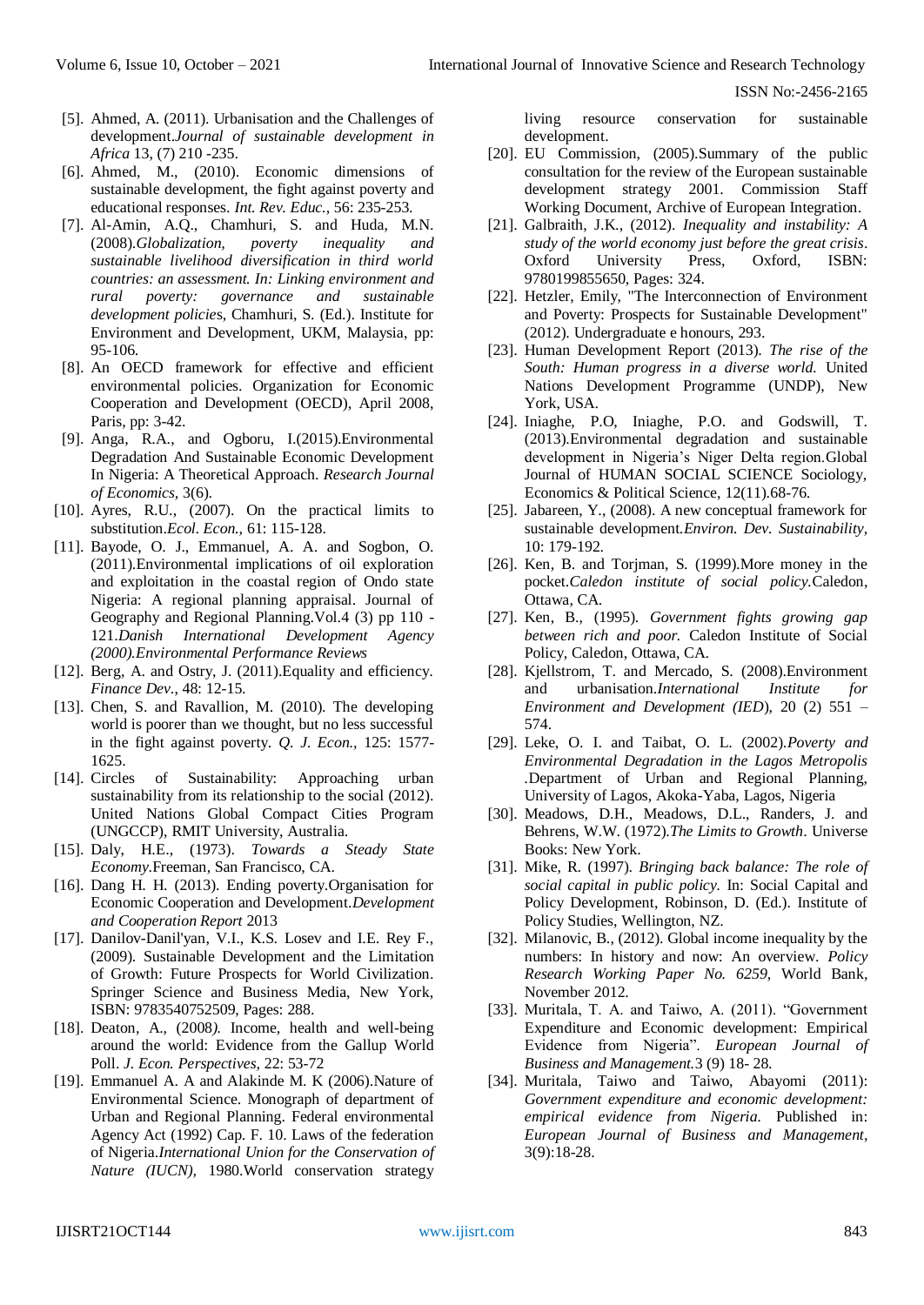- [35]. Musa, J. J. (2010). Nigeria's Rural Economic Development Strategy: Community Driven Development Approach. *AU Journal of technology* 13  $(4)$  233 – 241.
- [36]. National Bureau of Statistics (NBS) Statistical Bulletin (2014).*National conservation and Environmental Protection*. Act No 5 of 1987.
- [37]. Netzer, J. and Altheu, J. (2012).Green economy turning over a new leaf towards sustainable development.Towards Green Growth Organization for Economic Cooperation and Development (OECD), May 2011, Paris[.http://www.oecd.org/greengrowth/towardsgreeng](http://www.oecd.org/greengrowth/towardsgreengrowth.htm) [rowth.htm.](http://www.oecd.org/greengrowth/towardsgreengrowth.htm)
- [38]. Noble, A., D. Bossio, F.W.T. Penning de Vries, J. Pretty and T.M. Thiyagarajan, (2006) .Intensifying agricultural sustainability: An analysis of impacts and drivers in the development of ?bright spots? [https://cgspace.cgiar.org/handle/10568/39755.](https://cgspace.cgiar.org/handle/10568/39755)
- [39]. Nwagbara, E. Abia, R. Inyang, F &Eleje, J. (2012). "Poverty, environmental degradation and sustainable development: A discourse". *Global Journal of Human Social Science, Sociology, Economics and Political Science*
- [40]. ObiohaEmeka E. (2011). Globalization and Deepening Rural Poverty in Contemporary Sub-Saharan African Society.*International Journal of Development and Management Review (INJODEMAR)* 6.
- [41]. Ogbonnaya, U. M. (2011).Environmental Law and Underdevelopment in the Niger Delta Region of Nigeria. International Multidisciplinary Journal, Ethiopia 5(5), 68-82
- [42]. Pardev, R. (2012). The three dimensions of sustainable development .International Labor Organization. [http://natlex.ilo.ch/pardev/information](http://natlex.ilo.ch/pardev/information-resources/newsletter/WCMS_191652/lang--en/index.htm)[resources/newsletter/WCMS\\_191652/lang-](http://natlex.ilo.ch/pardev/information-resources/newsletter/WCMS_191652/lang--en/index.htm) [en/index.htm.](http://natlex.ilo.ch/pardev/information-resources/newsletter/WCMS_191652/lang--en/index.htm)
- [43]. Pillay, S. and P.W. Buys, (2013).Climate change: A comparison of market-based instruments from a South African perspective.*Int. Bus. Econ. Res. J.,* 12: 457- 468.
- [44]. Pretty, J.N., J.I.L. Morison and R.E. Hine, (2003).Reducing food poverty by increasing agricultural sustainability in developing countries. Agric. Ecosyst. *Environ.*, 95: 217-234.
- [45]. Rajan, U., A. Seru and V. Vig, (2010).*The failure of models that predict failure: Distance, incentives and defaults.* Chicago GSB Research Paper No. 08-19, August 1, 2010.
- [46]. Reed, D., (1997). Structural adjustment, the environment and sustainable development: Executive summary. *WWF International, Macroeconomics for Sustainable Development Program Office (DFO),* Washington, DC., USA.
- [47]. Sathaye, J., F. Lecocq, E. Masanet, A. Najam, R. Schaeffer, R. Swart and H. Winkler, (2009). Opportunities to change development pathways toward lower greenhouse gas emissions through energy efficiency. *Energy Efficiency*, 2: 317-337.
- [48]. Satterthwaite, D., (2009). The implications of population growth and urbanization for climate change. *Environ. Urbanization*, 21: 545-567.
- [49]. Stern, E., (1991). *Evolution and Lessons of Adjustment Lending. In: Restructuring Economies in Distress: Policy Reform and the World Bank,* Thomas, V., A. Chhibber, M. Dailami and J. de Melo (Eds.). Oxford University Press, New York, USA.
- [50]. Solomon, Solomon, S., D. Qin, M. Manning, Z. Chen, M. Marquis, K.B. Averyt, M. Tignor and H.L. Miller (Eds.). (2007) *Climate Change: The Physical Science Basis.* In: Contribution of Working Group I to the 4th Assessment Report of the International Panel on Climate Change Cambridge University Press, Cambridge, New York, USA., ISBN: 978052188009- 1, pp: 996-996.
- [51]. Stiglitz, J.E., (2012). *The Price of Inequality.*Norton Publications, USA.
- [52]. Taylor, J., (2002). Sustainable development: A dubious solution in search of a problem. *Policy Analy.,* 449: 1-49.
- [53]. Torjman, S., (2000).The social dimension of sustainable development. Report for Commissioner of Environment and Sustainable Development at the Office of the Auditor General to Clarify the Meaning of the social Dimension of Sustainable Development, May 2000, Caledon, Ottawa, CA.
- [54]. Udah, E. B. &Obguagu, R. (2012)."Constraints to Economic Development and Growth in Nigeria".*European Journal of Scientific Research*, 65  $(4)$  581 – 593.
- [55]. Udeh, ShedrackChijioke&Chinedu-Oko, Chioma, N. (2013). *An Interface Between Environment And Poverty: A Case Study Of Niger Delta Region In Nigeria.*
- [56]. UNEP's third Global Environment Outlook (GEO-3) (2013) report: The national, sub-regional, regional and global statistical data sets. United Nations Development Programme (UNDP), New York, USA.
- [57]. United Nations, (2011). The millennium development goals report 2011. [http://www.un.org/millenniumgoals/pdf/\(2011\\_E\)%20](http://www.un.org/millenniumgoals/pdf/(2011_E)%20MDG%20Report%202011_Book%20LR.pdf) [MDG%20Report%202011\\_Book%20LR.pdf.](http://www.un.org/millenniumgoals/pdf/(2011_E)%20MDG%20Report%202011_Book%20LR.pdf)
- [58]. United Nations, (2012). Back to our common future: Sustainable development in the 21st century (SD21) project: Summary for policymakers. [https://sustainabledevelopment.un.org/content/docume](https://sustainabledevelopment.un.org/content/documents/UN-DESA_Back_Common_Future_En.pdf) [nts/UN-DESA\\_Back\\_Common\\_Future\\_En.pdf.](https://sustainabledevelopment.un.org/content/documents/UN-DESA_Back_Common_Future_En.pdf)
- [59]. United Nations, (2012).UN system task team on the post-2015 UN development Agenda.http://www.un.org/en/development/desa/polic y/untaskteam\_undf/untt\_members.pdf.
- [60]. Wilkinson, R., (2005). The Impact of Inequality: How to Make Sick Societies Healthier. New Press, London, UK., ISBN-13: 9781595581211, Pages: 355.
- [61]. Wilkinson, R.G. and K.E. Pickett, (2008).Income inequality and socioeconomic gradients in mortality. Am. J. Public Health, 98: 699-704.